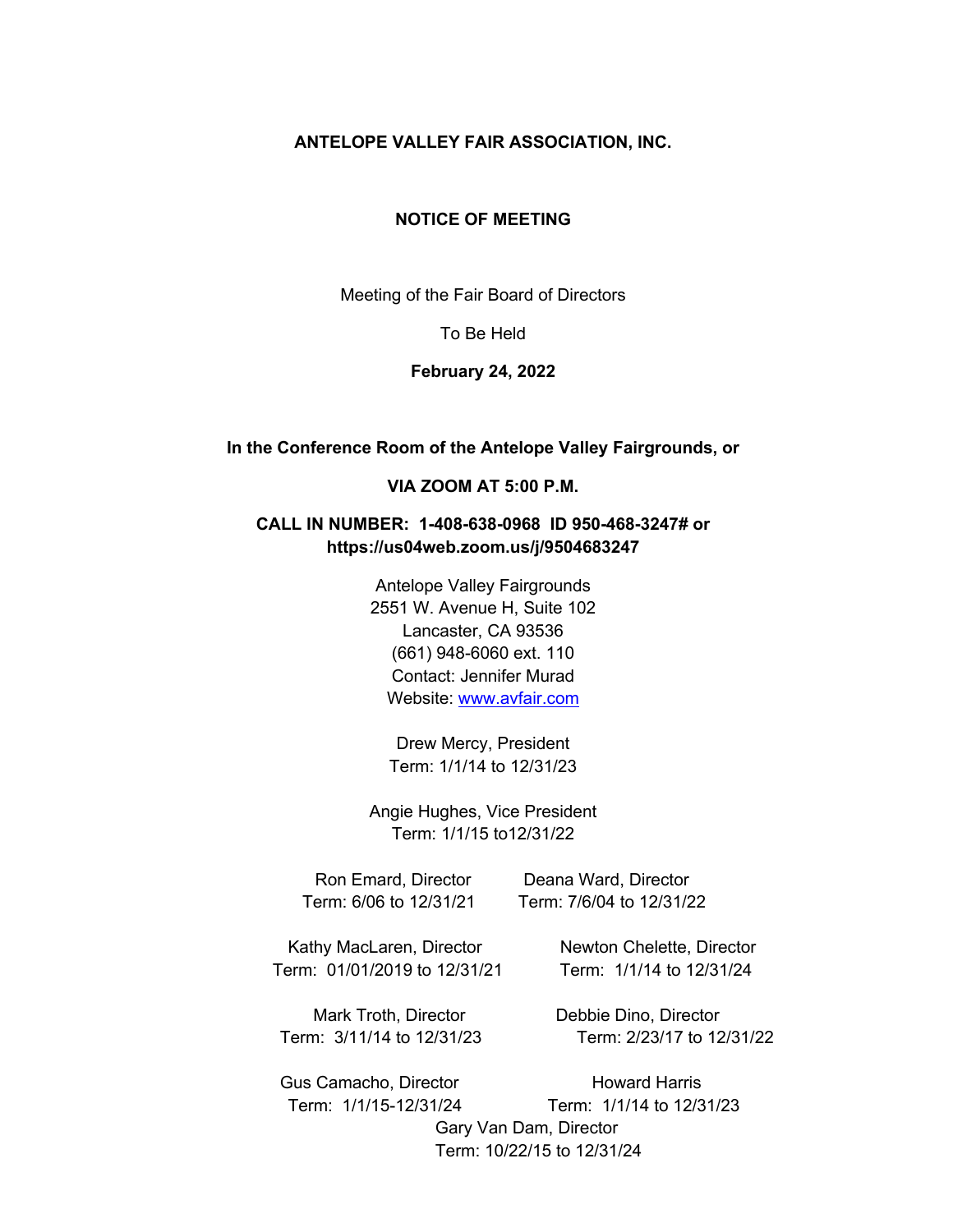# AVFA February 24, 2022 Page 2 of 4

# ANTELOPE VALLEY FAIR ASSOCIATION AGENDA

### BOARD MEETING

## 1. CALL TO ORDER:

- 2. PLEDGE OF ALLEGIANCE:
- 3. ATTENDANCE: (Directors/Staff) (Motion to excuse absences required)
- 4. GUESTS: (Self-introduction)
- 5. PUBLIC COMMENT: Non-agenda items (Limited to 5 minutes)
- 6. APPROVAL OF AGENDA: **(motion required)**

## 7. BOARD COMMITTEE REPORTS:

- A. Executive: (Mercy, Hughes, Smith, Camacho, Troth)
- B. Finance: (\*Ward, Mercy, Hughes, Troth)
- C. Fair/Board Development: (Mercy, Hughes)
- D. Joint Committee on Governance: (\*Mercy AVFA; Parris JPA; Forshay/Reina 50<sup>th</sup> DAA; B. Smith-FOF)

## 8. VOLUNTEER COMMITTEE REPORTS:

- A. AV Rural Museum: (\*Van Dam, Dino) **Update**
- B. Livestock: (\*Chelette, Harris) **Update**
- C. Rodeo/PBR: (\*Chelette), Hughes **Update**
- D. Rural Olympics: (Ward, Van Dam, Dino) **Update**

E. AVUHSD FFA Project: (\*Smith, Winn, MacLaren) **No Report**

- F. Farm & Garden: (\*Emard) **No Report**
- G. Home Arts: (\*MacLaren) **No Report**
- H. Destination Lancaster: (\*Emard) **Update**
- I. Amigos De La Feria: (\*Camacho) **Update**
- J. Kids Feeding Kids: (\*Dino, MacLaren) **Update**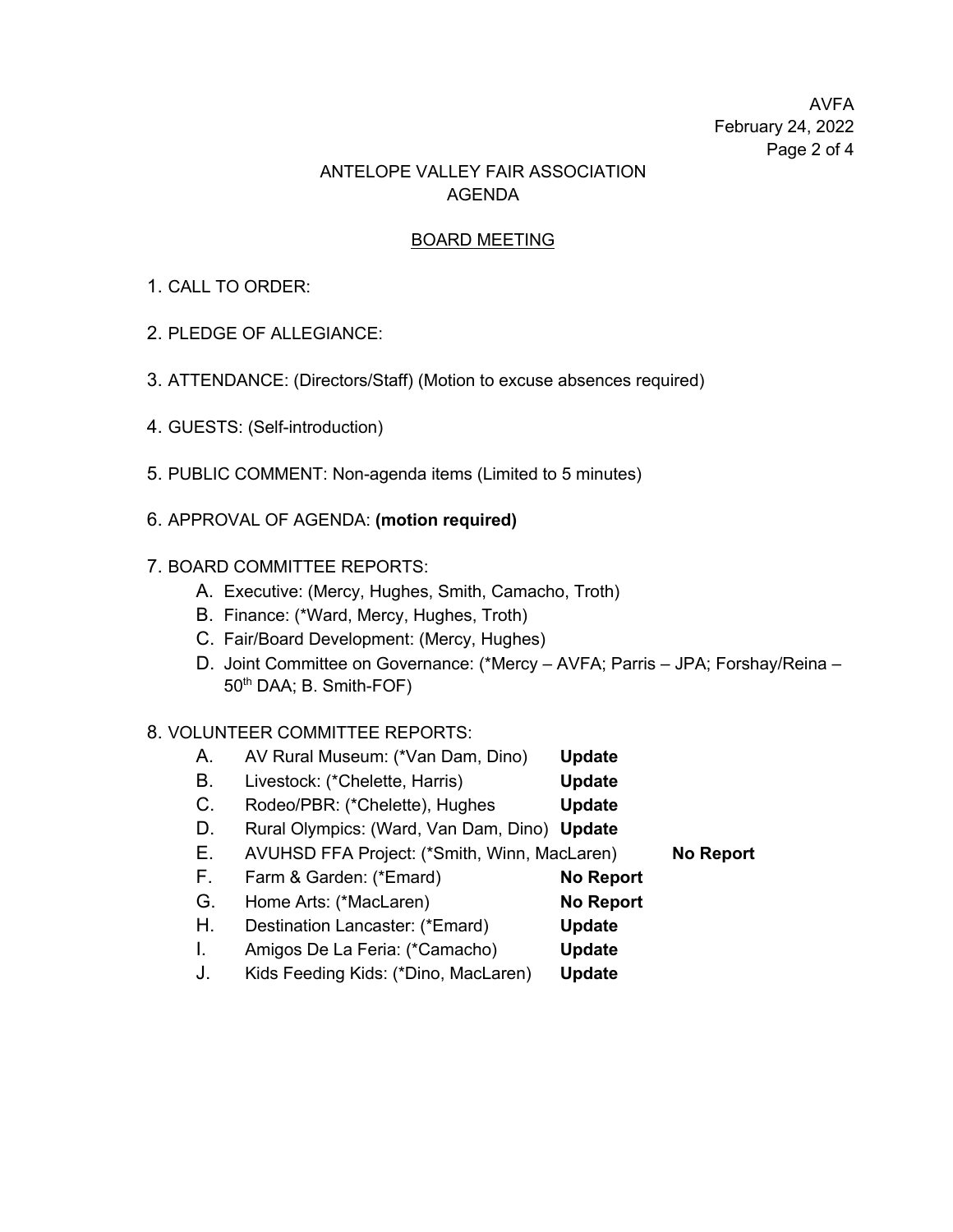AVFA February 24, 2022 Page 3 of 4

### 9. CONSENT CALENDAR: **(Motion Required)**

- A. MINUTES OF BOARD MEETING: **December 16, 2021, February 10, 2022**
- B. RENTAL AGREEMENTS:
	- 1. Interim: **1583-1596; 1598; 1600-1639**
- C. STANDARD AGREEMENTS:

1. Service Contracts: **None**

2. Entertainment Contracts: **None**

- 3. Sponsorship Contracts: **None**
- 4. Marketing Contracts: **None** 5. Concessionaire: **None**
- 6. Carnival Contracts: **22-01CAR – 22-02CAR**
- 7. Additional Contracts: **None** D. FINANCIALS: **October 2021 – November 2021**
- E. EXPENDITURES: **December 2021 – January 2022**

## 10.ORGANIZATIONAL INFORMATION: **(acknowledgements)**

A. MINUTES OF BOARD MEETINGS:

| i. JPA                    | <b>November 18, 2021</b> |
|---------------------------|--------------------------|
| ii. Friends of the Fair   | <b>None</b>              |
| iii. 50 <sup>th</sup> DAA | <b>November 18, 2021</b> |

- B. FINANCIALS:
	-

i. Friends of the Fair **October 2021 – November 2021**

- 11. NEW BUSINESS:
	- A. Written requests or communiques from the JPA
	- B. Written requests or communiqués from the 50<sup>th</sup> DAA
	- C. 2022 Delegation of Authority
	- D. AVF Event Center MOU with the City of Lancaster
	- E. Staff Reports/Updates

## 12.OLD BUSINESS:

- A. Discussion and action, if any, regarding business plans relating to COVID-19
- 13. OTHER ITEMS:
- 14. MANAGERS REPORT & UPCOMING EVENTS:
- 15. CORRESPONDENCE:
- 16. DIRECTORS COMMENTS